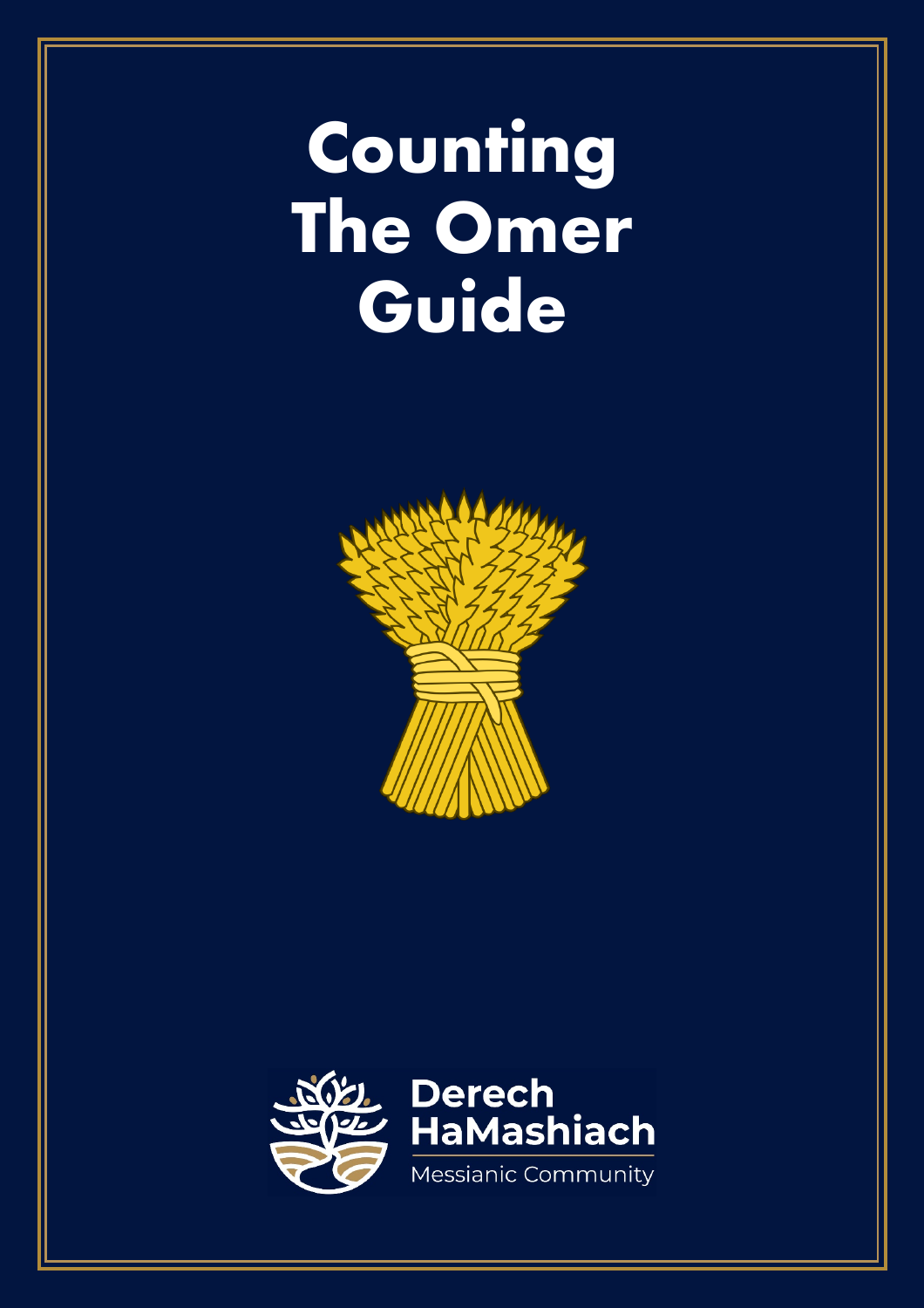### **What is The Omer?**

The "Omer" (literally, "sheaf") was grain from the first harvested barley that was brought to the Temple as a first fruits offering. The Counting of the Omer (Sefirat HaOmer) begins on the day after the Sabbath during Passover week when the first Omer of barley was harvested and brought to the Temple (refer timeline below).



**Timeline – Pesach to Shavu'ot**

The Torah tells us, in Va'yikra (Leviticus) 23:4 – 11:

"'These are the designated times of Adonai, the holy convocations you are to proclaim at their designated times. In the first month, on the fourteenth day of the month, between sundown and complete darkness, comes Pesach for Adonai. On the fifteenth day of the same month is the festival of matzah; for seven days you are to eat matzah. On the first day you are to have a holy convocation; don't do any kind of ordinary work. Bring an offering made by fire to Adonai for seven days. On the seventh day is a holy convocation; do not do any kind of ordinary work.' Adonai said to Moshe, 'Tell the people of Isra'el, "After you enter the land I am giving you and harvest its ripe crops, you are to bring a sheaf of the firstfruits of your harvest to the cohen. He is to wave the sheaf before Adonai, so that you will be accepted; the cohen is to wave it on the day after the Shabbat.""  $(CJB)^1$ 

And again, we read in Va'yikra 23:15 – 16:

"From the day after the day of rest—that is, from the day you bring the sheaf for waving—you are to count seven full weeks, until the day after the seventh week; you are to count fifty days; and then you are to present a new grain offering to Adonai."  $(CJB)^1$ 

There are several highlights in the Pesach timeline. The following is a summary, and some will be expanded on throughout this Guide.

 $1$  Taken from the Complete Jewish Bible by David H. Stern. Copyright © 1998. All rights reserved. Used by permission of Messianic Jewish Publishers, 6120 Day Long Lane, Clarksville, MD 21029. www.messianicjewish.net

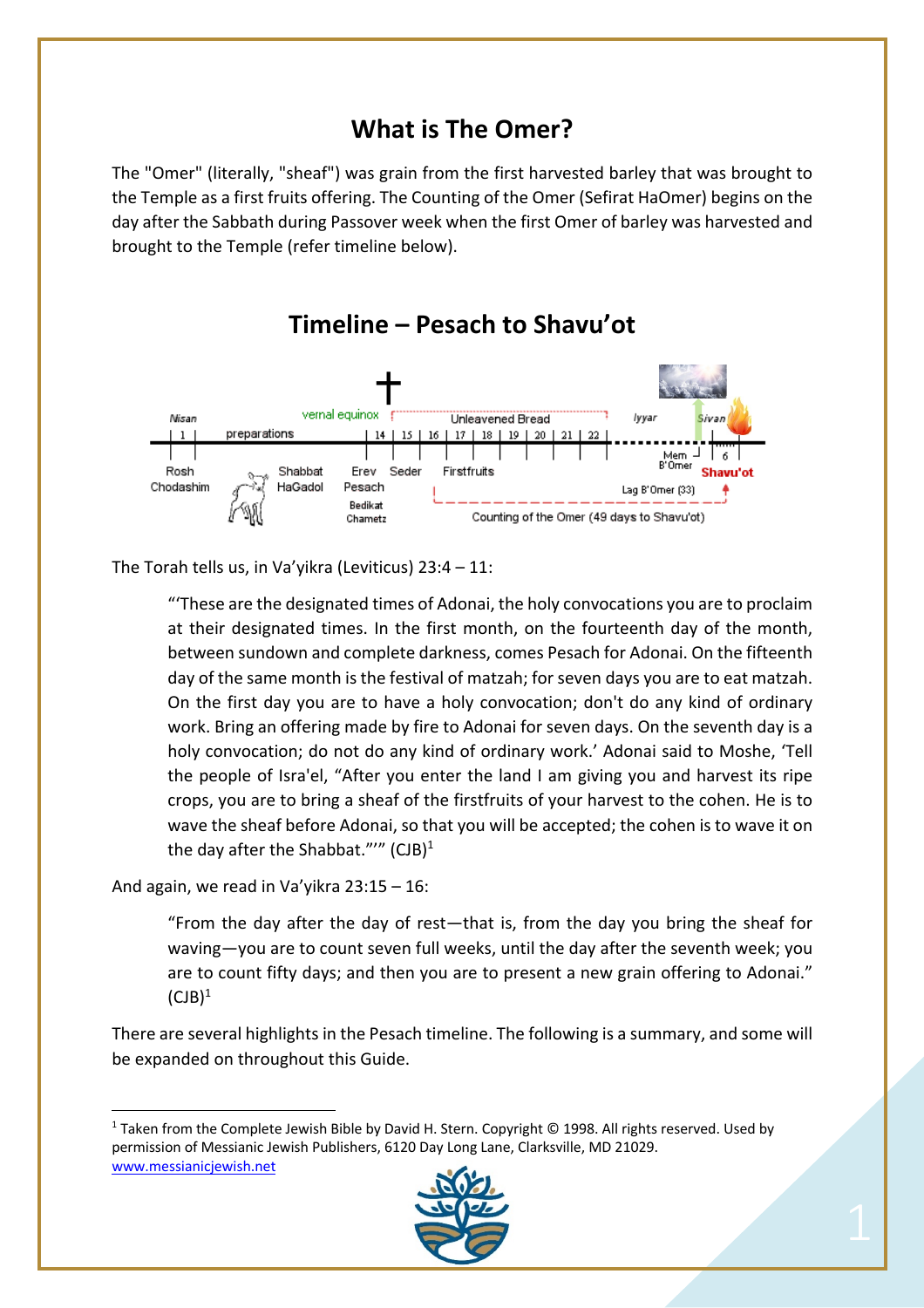#### *Timeline Highlights*

- Nisan 1:
	- $\circ$  Biblical New Year (Nisan = month of miracles)
- Nisan 10:
	- o Selecting the Pesach Lamb for Inspection
	- $\circ$  Yeshua's Triumphal entry (Palm Sunday) and testing by Religious Leaders
- Nisan 10 13:
	- o Start searching for and cleaning Chametz (Leaven) from the house
	- $\circ$  Yeshua cleanses the Temple of money exchangers (Yochanan 2:13 17)
- Nisan 13:
	- o Preparation Day / First Day of Matzah
- Nisan 14 (Night of Nisan 13):
	- o The last remains of Chametz (Leaven) is destroyed (Bedikat Chametz)
	- o Chagigah Pesach meal (Mishnah, Tractate Pesachim 6)
	- o Yeshua's Last Meal
	- o Yeshua's Arrest
- Nisan 14:
	- $\circ$  Fast to the firstborn (% day) (Ta'anit Bechorot) (Sh'mot 13:12 15)
	- o Yeshua's Illegal Trial
	- o Yeshua's Execution (darkness 12pm 3pm) and buried before nightfall (6pm)
	- o Korban Pesach (Lamb) killed for Seder (3pm 6pm)
- Nisan 15 (night of Nisan 14):
	- o Pesach Seder
- Nisan 15:
	- o Hag HaMatzot (Festival of Unleavened Bread) Day 1
	- o Begin Counting of the Omer
- Nisan 16 Omer Day 1
- Nisan 17 Omer Day 2
	- o Yom HaBikkurim (The Day of Firstfruits) or Reshit Ha'Katzir (first of the Harvest)
- Nisan 18 (Night of Nisan 17) Omer Day 3:
	- o The Tomb is found empty => Yeshua's Resurrection
- Nisan 21 Omer Day 6:
	- o Hag HaMatzot
	- o Meal of Messiah
- Omer Day 33:
	- o Lag B'Omer
- Omer Day 40:
	- o Yeshua's Ascension
- Day 50 (Day after Counting Omer 49 days):
	- o Shavu'ot (Mattan Torah)
	- o Outpouring of Ruach HaKodesh

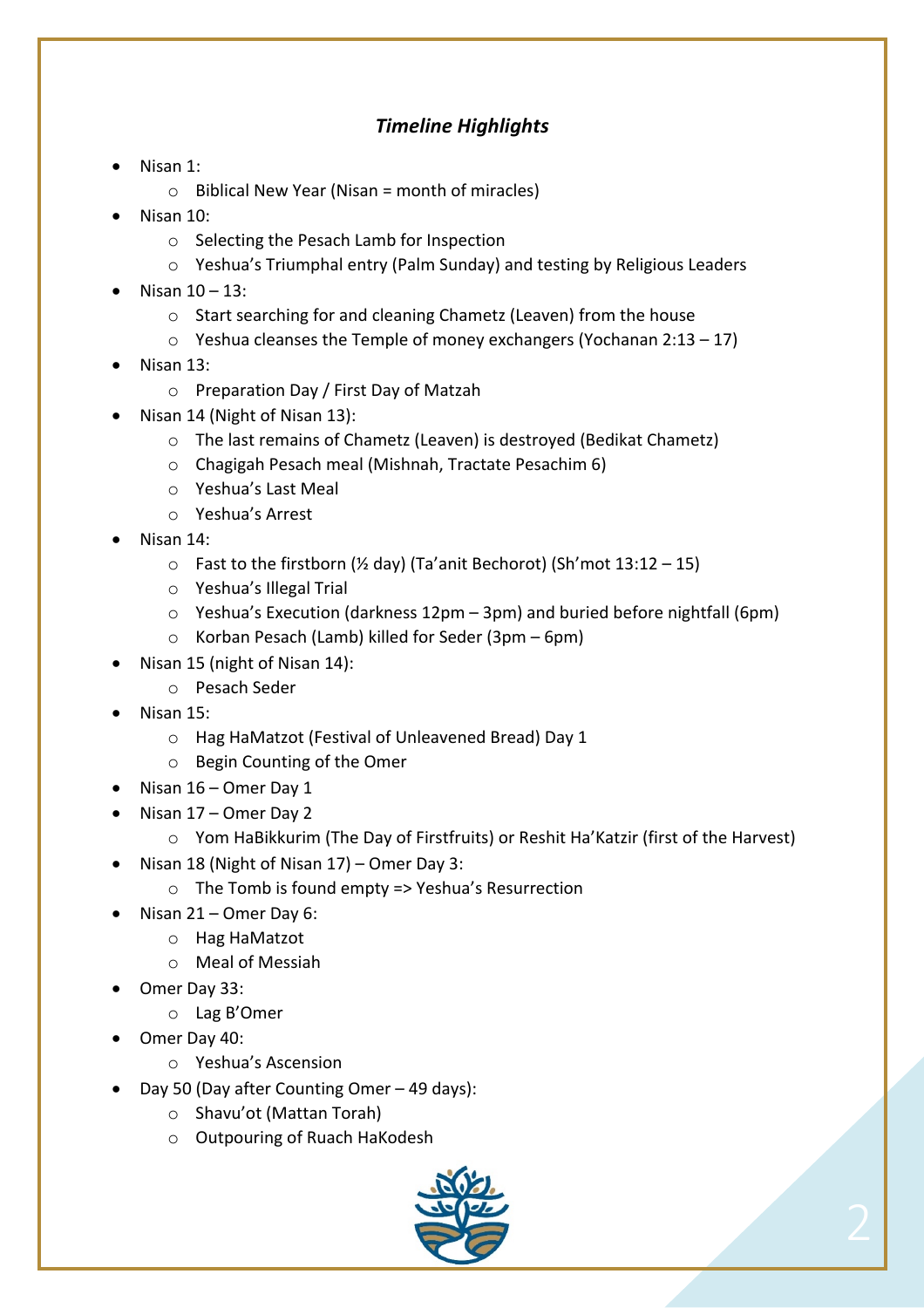### **How do we Count the Omer?**

Counting the Omer traditionally consists of five distinct steps: opening with a meditation, saying the blessing, reciting the count, reading Psalm 67, and closing with a prayer on behalf of those still in captivity. After reciting the blessing (above), we then declare the count of the omer in both days and weeks. For example, on the first day we say, "Haiyom yom echad ba'omer" (today is one day of the omer). On the eighth day we say, "Haiyom shemonah yamim, shehem shavuah echad v'yom echad ba'omer" (today is eight days, which is one week and one day of the omer).

This ritual is typically practiced at night. More details are given in the Daily Omer Count Guide, at the end of this Guidebook.

### **Significance of Counting the Omer**

Our Rebbe's resurrection makes the counting of the Omer a season of special significance and joy. For His Talmidim, it is a time to remember the resurrected Yeshua. All His postresurrection appearances and ascension fell within the days of the Omer count, including His ascension on the 40<sup>th</sup> day of the Omer Count. The culmination of the Counting of the Omer is the remembrance of the Giving of the Torah (Mattan Torah) which coincides with the outpouring of the Ruach HaKodesh (the Holy Spirit) on all flesh, on the 50<sup>th</sup> day of the Omer – Shavu'ot, a promise of the Renewed Covenant. There are also other aspects to the Counting of the Omer that are worthy of consideration and incorporating into our Omer Count.

#### *Why Count 50 Days?*

According to Jewish legend, the Israelites were foretold that the Torah would be given to them exactly 50 days after their Exodus from Egypt. The people were so eager for this revelation that after their deliverance they began counting the days: "Now we have one day less to wait for the giving of the Torah!" This midrash attempts to explain why the Torah commands that the days from Pesach to Shavuot are to be counted by claiming that it commemorates the eagerness with which the Torah was received by the Israelites. Consequently, every year we commemorate the Giving of the Ten Commandments (The Ten Words, or Mattan Torah in Hebrew) on Shavu'ot, and undergo a similar counting practice. Note, this is not a countdown but a count up as we ascend the mountain of the LORD.

To better understand why we count 49 days, or 7 weeks, from the day after the Sabbath of Passover week, we first need to answer a more basic question: Why did God wait 50 days after the Jews left Egypt before giving the Torah? Why didn't He simply give it to them in Egypt, or immediately after their departure?

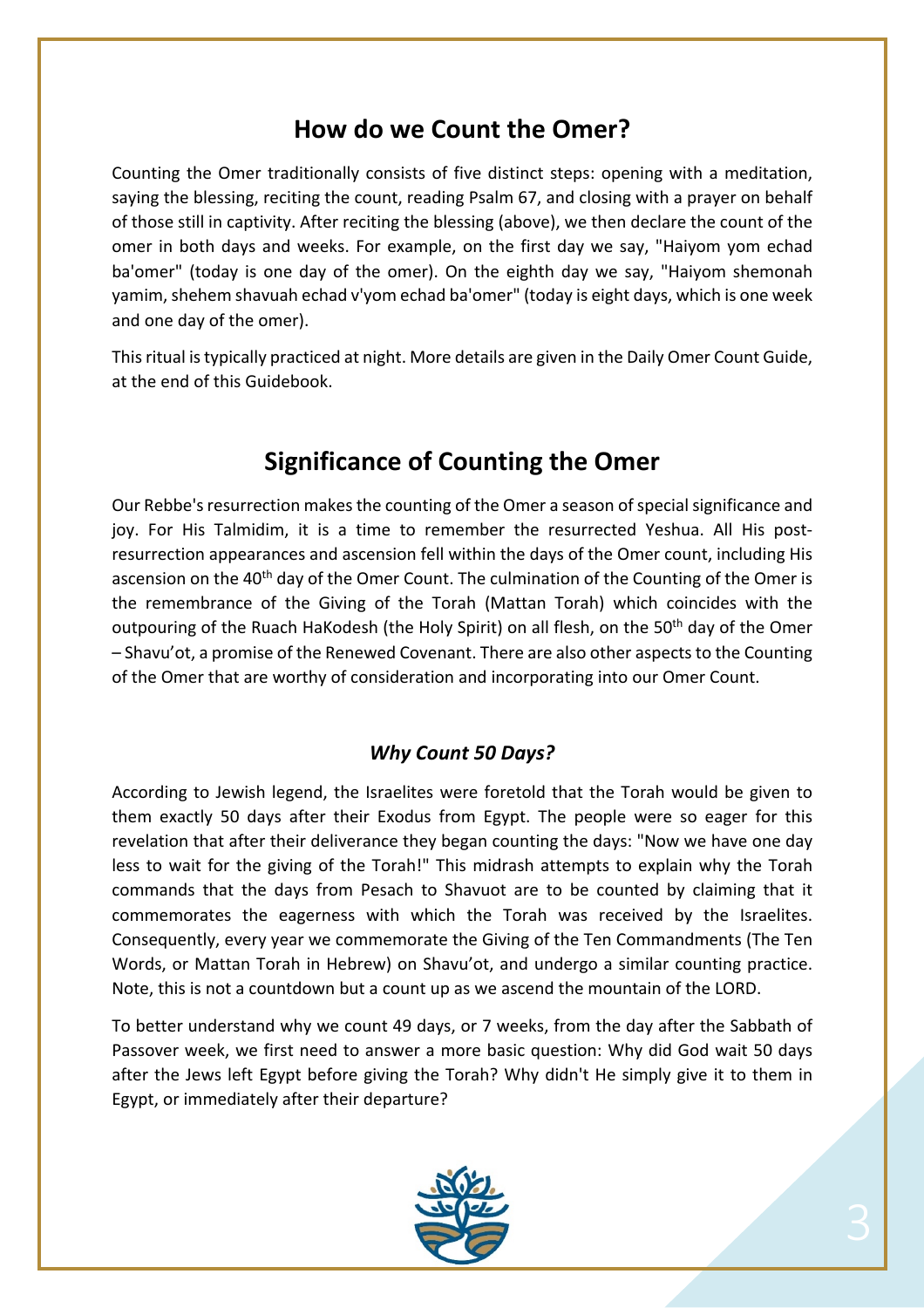The Sages of Israel give us an answer that is based on a more mystical level, and this is that the Jews were not yet spiritually equipped to receive the Torah. For over 200 years, they had been living in an Egyptian society known to be the world centre for immorality and vice.

According to some of the Jewish mystics, Israel had descended to the lowest level of sin, the  $49<sup>th</sup>$  "level of sin", while in Egypt. At the 50<sup>th</sup> level HaShem would have cut them off, but instead He decided to redeem them, because of His covenant with Avraham.

The Omer count represents the way of teshuvah, one day for each of the 49 "levels of sin" that the Jewish people had degraded into while being slaves in Egypt. Just as there are 49 levels of spiritual impurity (i.e., tumah) so there are said to be 49 levels spiritual of purity (i.e., tahora). Normally a meditation is given for each of the 49 days to help you purge a sinful condition from your life in order to attain higher levels of purity (this process is sometimes called madregot hatahara, "the stairs of purity"). A brief daily guide is given in the Daily Guide section.

The high-impact adventure of the Exodus  $-10$  miraculous plagues and the splitting of the Red Sea ― launched the Jews into physical freedom. Yet a one-time experience, as powerful as it is, does not permanently change anyone's emotional attitude.

Spiritual growth, like climbing a ladder, must be one step at a time. The growth that occurs during this time is akin to a marathon. We pace ourselves and seek to improve day by day until we reach the day that we again receive the Torah.

But life is not a race to beat the other guy; life is only a race to conquer your inner self. As we climb the ladder, it's more important in which direction we're headed rather than which rung we're on. Don't just count the Omer this year, make the Omer count!

#### *Spiritual Accounting*

Nowhere in the entire Torah is the date of Shavu'ot mentioned. It merely takes place at the end of 50 days – because the key is to get there one step at a time, by counting, the root word of which is "khä·shab", meaning to calculate or simply to count.

The Torah, in describing the Omer, says, "count for you" (Va'yikra 23:15) – because each person has to do this for himself. You have to get there at your own pace. You don't want to climb a ladder and get tripped up between the rungs and fall! Even if that ladder is Jacob's ladder (the Messiah).

To reinforce your spiritual goals write them down, keep an accurate tally or accounting of your progress. Choose a convenient time in the prayer cycle, morning, midday, and at night and commit to working on this at least 15 minutes each time every day. At the end of the Omer process, you will have experienced a journey of spiritual improvement and be ready to receive the Spirit of the Torah.

You won't just be counting the Omer; you will be making the Omer count.

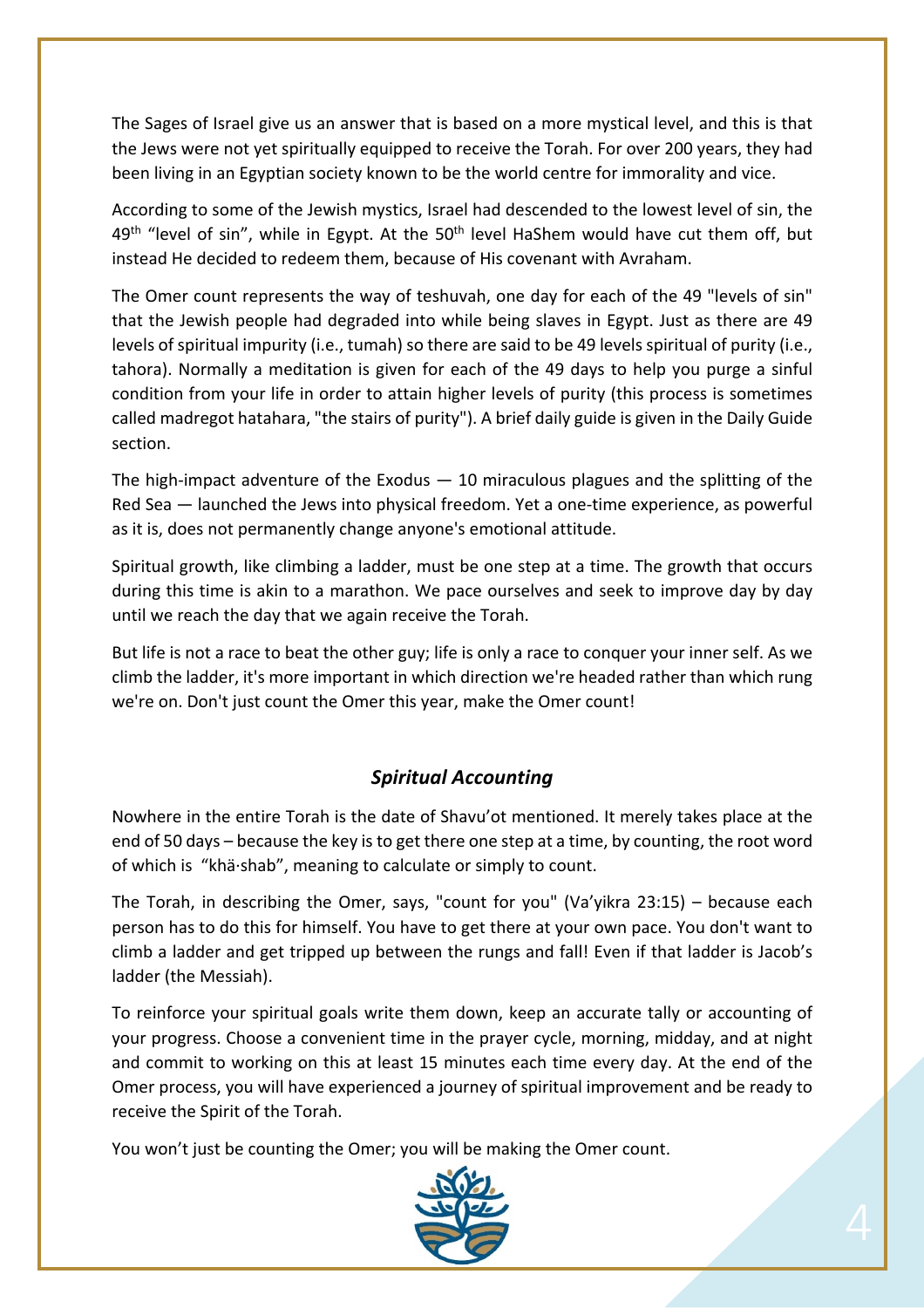#### *Making The Omer Count*

Pesach also represents the relationship between the Commonwealth of Israel and Adonai, and Shavu'ot symbolises the marriage of Israel to the Creator. The mountain (Mt Sinai) being the chupa, the cubes of sapphire with the Ten Words the ring, and the Torah the Katubah (the marriage vows). It is only logical for the wedding to follow the courtship.

Having noted this relationship between the two festivals, we now see the importance of the period of Counting of the Omer. The mitzvah of the Omer is the connector, the transition between these two. What we must ask ourselves is, how does the counting of the omer accomplish this job? What is the mechanism for preparing ourselves for the wedding?

Each step of the 49 days has its own unique spiritual awakening. We tap into, or receive, this revelation by getting as close to the Father as we can, through Yeshua and allowing Him to develop His grace within us. There are seven lower graces that we should become intimate with, and there are seven ways to look at each grace. After the Father refines us in all 49 dimensions, we are fully prepared to receive Divine revelation.

The seven lower spiritual graces are:

- 1. *Chesed:* Mercy, which acts as Lovingkindness in us
- 2. *Gevurah:* Might, which acts as restraint & awe in us
- 3. *Tiferet:* Beauty, which acts as harmony in us
- 4. *Netzach:* Victory, which acts as Perseverance in us
- 5. *Hod:* Glory, which acts as humility in us
- 6. *Yesod:* Foundation, which acts as bonding or cleaving in us
- 7. *Malkut:* Kingdom or Sovereignty, which acts as nobility in us

A more expanded daily guide is given in the Daily Meditation Guide section *(to be completed in the next edition)*.

Are you ready to embark on your journey up the Mountain!

#### *Firstfruits – 2nd Day of the Omer*

The Torah prohibited using or eating any produce from the new cereal crops until the priesthood offered the first of the new grain (Va'yikra  $23:10 - 11$ ). The barley crop ripens first in Israel, so the priesthood always offered an Omer of barley. Until the people harvested and offered the first fruits of the barley in the Temple, the rest of the crops were not considered kosher. The commandment of the barley Omer reminded Israel that the land and its produce belong first to G-d.

In the year of Yeshua's Execution, the day of Firstfruits fell on a Shabbat, and therefore would have been delayed until the Sunday, which coincides with Yeshua's resurrection (Saturday night going into Sunday morning).

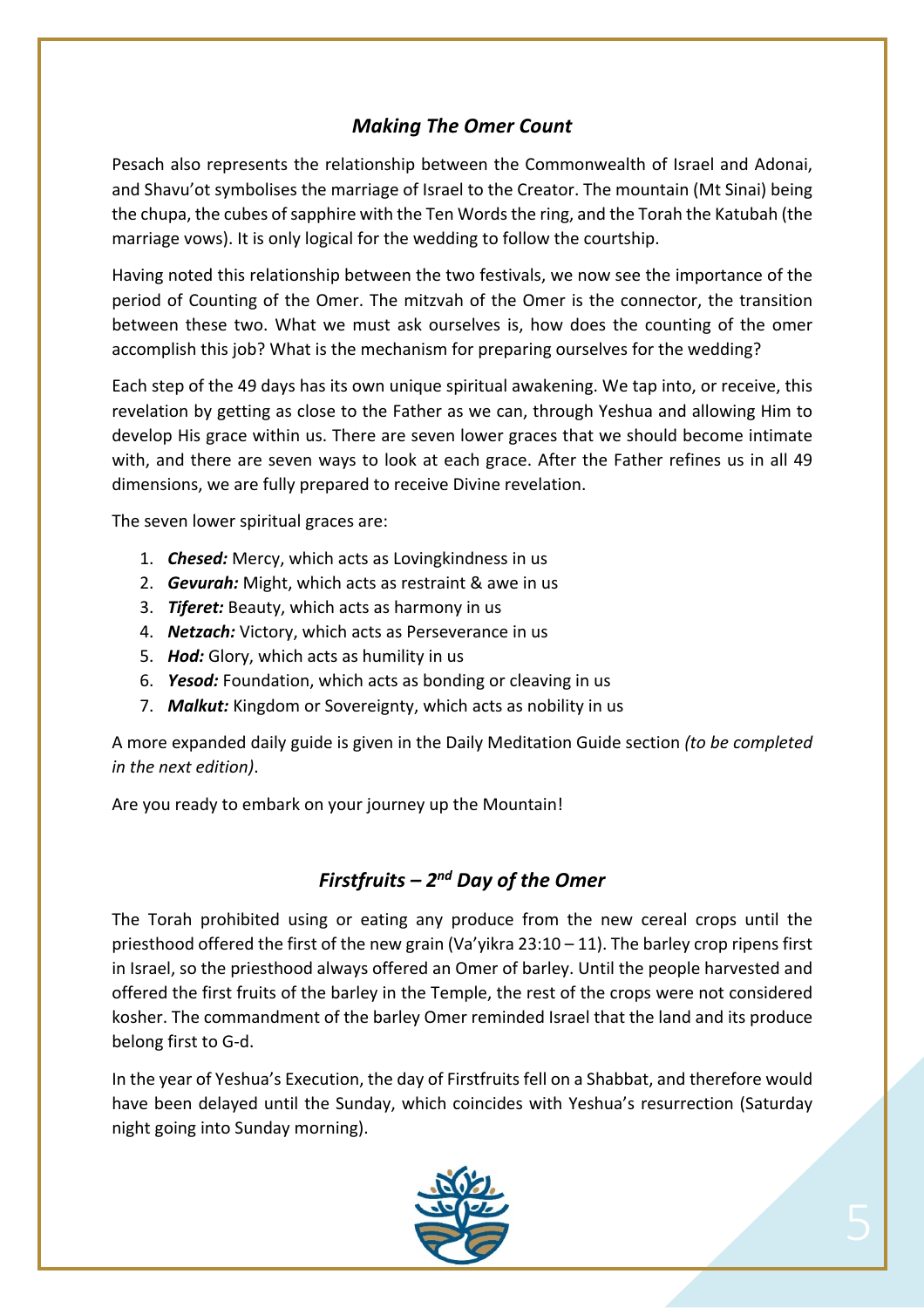#### *Mem B'Omer – 40th Day of the Omer*

The resurrection of our beloved Rebbe, Yeshua occurred on the 3<sup>rd</sup> Day of the Omer (on Yom HaBikkurm), and all of Yeshua's post-resurrection appearances occurred during the days of the Omer count. The final appearance was on the day of His ascension, Mem B'Omer, the 40<sup>th</sup> day of the Omer, which falls on Iyyar 25 on the Jewish calendar.

The resurrection and ascension make us "alive together" with the Messiah. Yeshua enables us to live on a different level of reality, free from the "law of sin and death" (Romans 7:4 & 8:2). We now have a new and living relationship with G-d – based on the freedom and intimate revelation given by the Ruach HaKodesh – all because our Rebbe Yeshua, blessed be He, ascended on high, and is seated at the right hand of the Father.

#### *Lag B'Omer – 33rd Day of the Omer*

The word "Lag" is an acronym for 33 – derived from Lamed (30) and Gimmel (3). The phrase "Lag B'Omer" indicates the 33<sup>rd</sup> day of the Omer Count, which falls on Iyyar 18 on the Jewish calendar.

Anniversary of the Kabbalah: In Jewish tradition, the 33<sup>rd</sup> day of the Omer Count is regarded as a holiday that commemorates the death of Rabbi Shimon bar Yochai (i.e, Rashbi), the most famous disciple of Rabbi Akiva (50 – 135 CE). According to mystical tradition, on the day of his death, bar Yochai revealed the deepest secrets of the Torah which were later codified as the Zohar ("Splendour"), a key text of Kabbalah (Jewish mysticism). The  $33^{rd}$  day of the Omer Count is therefore commemorated as the anniversary of the giving of the "hidden Torah" (Torat HaNistar) to Israel, or as the anniversary of the revelation of Kabbalah. Among Jewish mystics, Lag B'Omer is regarded equal to the importance of the holiday of Shavu'ot which celebrates the giving of the written Torah to Moshe.

Lag B'Omer is celebrated by lighting bonfires to commemorate not only the death of bar Yochai, but also to remember the 24,000 students of Rabbi Akiva who died of a plague (due to baseless hatred) while Israel was fighting the Romans during the last of the Jewish-Roman wars (called the Bar Kochba Revolt, c.132-135 AD).

#### *Pirkei Avot*

There is also a traditional Jewish custom during the Omer to study Pirkei Avot, the Ethics of the Fathers) on Shabbat afternoons. Some have the custom of studying Pirkei Avot past Shavuot, all the way until Rosh HaShanah. At Pesach, we look out at the external world with messages of freedom and liberation, but then we transition back to the inner world with Shavu'ot and Rosh HaShanah focusing on introspection and reflection.

By studying Pirkei Avot we focus on society and fostering justice in the world, by starting with our character and personal behaviour.

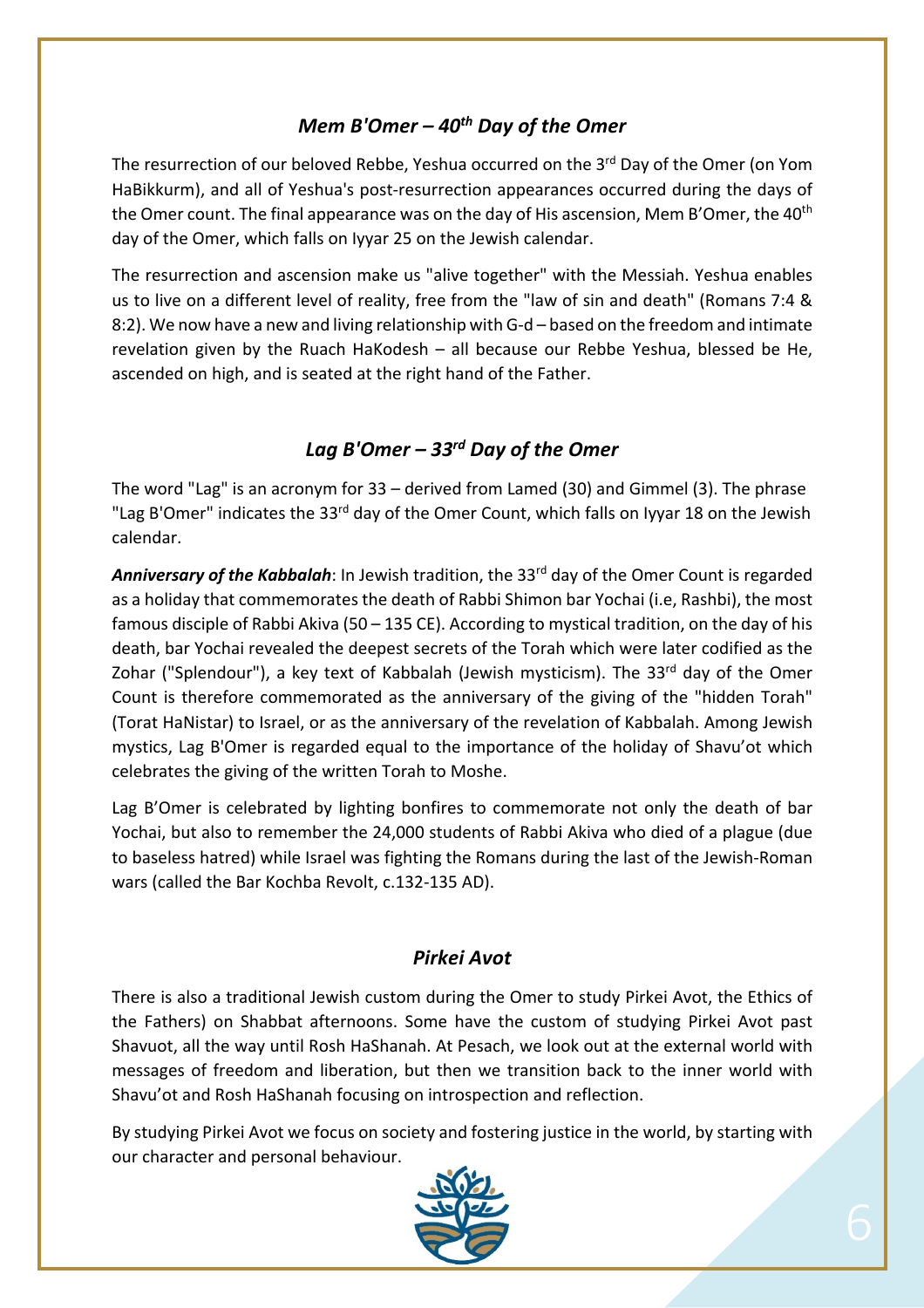#### *From Firstfruits to Shavu'ot*

During the Temple period, on the day of Firstfruits, three appointed cohanim (priests) would cut the First Fruit Barley harvest, with three sickles and three baskets. They would prepare barley, take it to the Temple and wave the sheaf (Omer) of barley before the LORD as a symbolic gesture of dedicating the coming harvest to Him. This ceremony was called "tenufat haomer" ("waving of the sheaf"). This was all carried out by the cohanim (priesthood).

During the forty-nine days of the Omer count, the wheat crop in Israel ripens. By the end of the forty-nine days, the wheat crop is ready for harvest and the priesthood offered up the first fruits of the wheat crop in the Temple for Shavu'ot.

On the 50<sup>th</sup> day, a sample of the first crop of the wheat harvest was baked into two loaves of leavened bread (called "Shtei HaLechem") and waved before the altar as the climactic rite of the season (Va'yikra 23:15 – 20). This time, it was the people themselves that harvested and brought the new wheat crop to the Temple, where it was baked into two loaves of chometz, leavened bread. This was the only time that otherwise forbidden leaven was used by the priests for the avodah (service).

Counting of the Omer represents a time of preparation. It starts with a Firstfruit offering, this one is in the raw state, gathered by the cohen and offered to HaShem. It parallels us, saved by grace, through the work of our Cohen Gadol (High Priest), Yeshua.

The Count finishes at Shavu'ot with a first fruit offering, but this time it is gathered by the people, in the prepared or refined state. This represents our first fruit offering, as we make the Counting of the Omer, count in our lives.

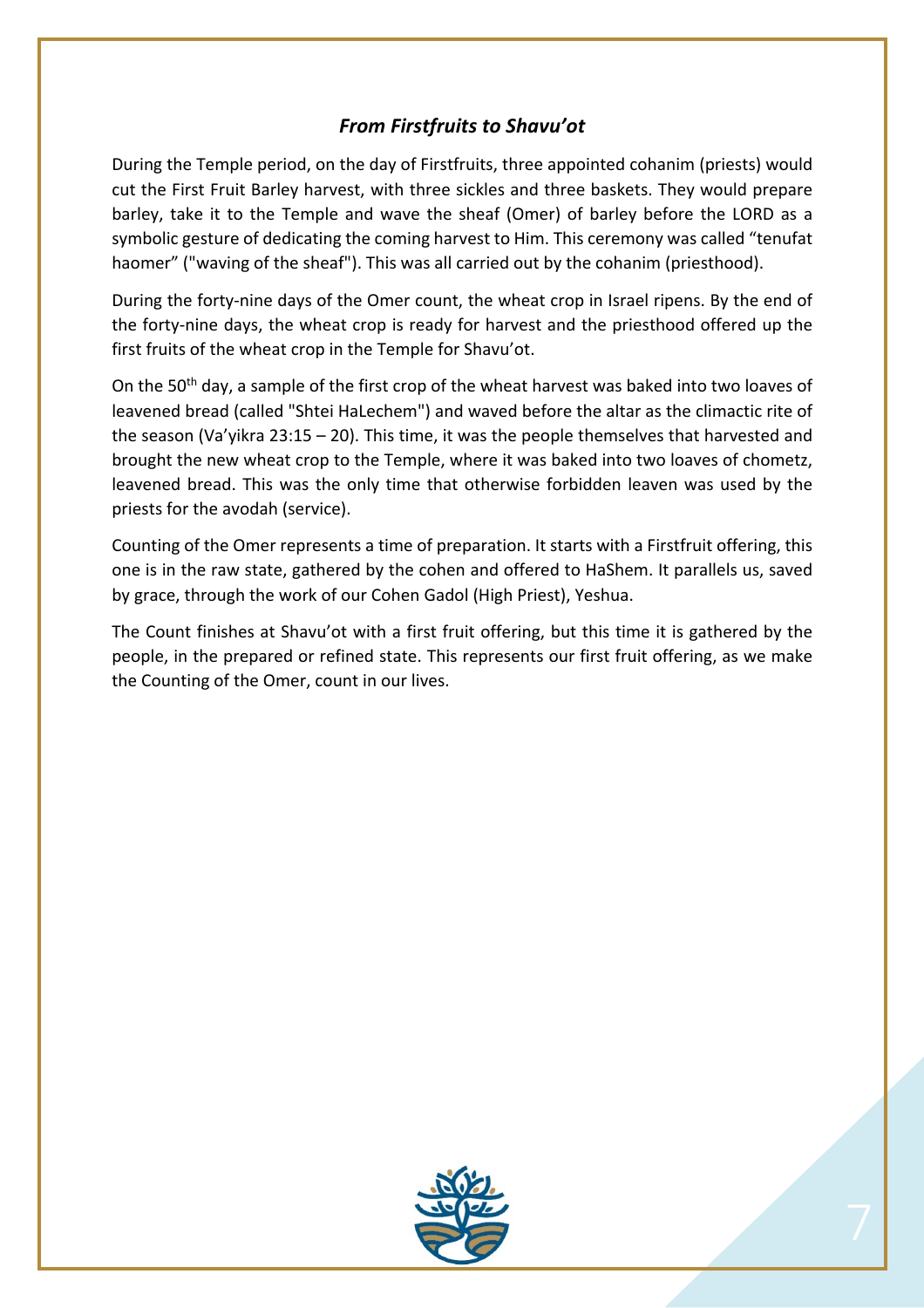## **Daily Guide to Counting the Omer**

#### **The Five Steps**

Counting the Omer traditionally consists of five distinct steps: opening with a meditation, saying the blessing, reciting the count, reading Psalm 67, and closing with a prayer on behalf of those still in captivity. This ritual is typically practiced at night. This guide offers the meditations in both masculine and feminine forms.

Tick off the day at evening, as you make the Omer count for you.

| Day 1<br>Nisan 16 | Day 2<br>Yom<br>HaBikkurim | Day 3<br>Yeshua's<br><b>Resurrection</b> | Day 4         | Day 5                                         | Day 6<br>Meal of<br>Messiah | Day 7         |
|-------------------|----------------------------|------------------------------------------|---------------|-----------------------------------------------|-----------------------------|---------------|
| Day 8             | Day 9                      | <b>Day 10</b>                            | <b>Day 11</b> | <b>Day 12</b>                                 | <b>Day 13</b>               | <b>Day 14</b> |
| <b>Day 15</b>     | <b>Day 16</b>              | Day 17                                   | <b>Day 18</b> | <b>Day 19</b>                                 | <b>Day 20</b>               | <b>Day 21</b> |
| <b>Day 22</b>     | <b>Day 23</b>              | <b>Day 24</b>                            | <b>Day 25</b> | <b>Day 26</b>                                 | <b>Day 27</b>               | <b>Day 28</b> |
| <b>Day 29</b>     | <b>Day 30</b>              | <b>Day 31</b>                            | <b>Day 32</b> | <b>Day 33</b><br>Lag<br><b>B'Omer</b>         | <b>Day 34</b>               | <b>Day 35</b> |
| <b>Day 36</b>     | <b>Day 37</b>              | <b>Day 38</b>                            | <b>Day 39</b> | <b>Day 40</b><br>Yeshua's<br><b>Ascension</b> | Day 41                      | <b>Day 42</b> |
| <b>Day 43</b>     | Day 44                     | <b>Day 45</b>                            | <b>Day 46</b> | <b>Day 47</b>                                 | <b>Day 48</b>               | <b>Day 49</b> |
|                   |                            |                                          | <b>Day 50</b> |                                               |                             |               |

**Shavu'ot**

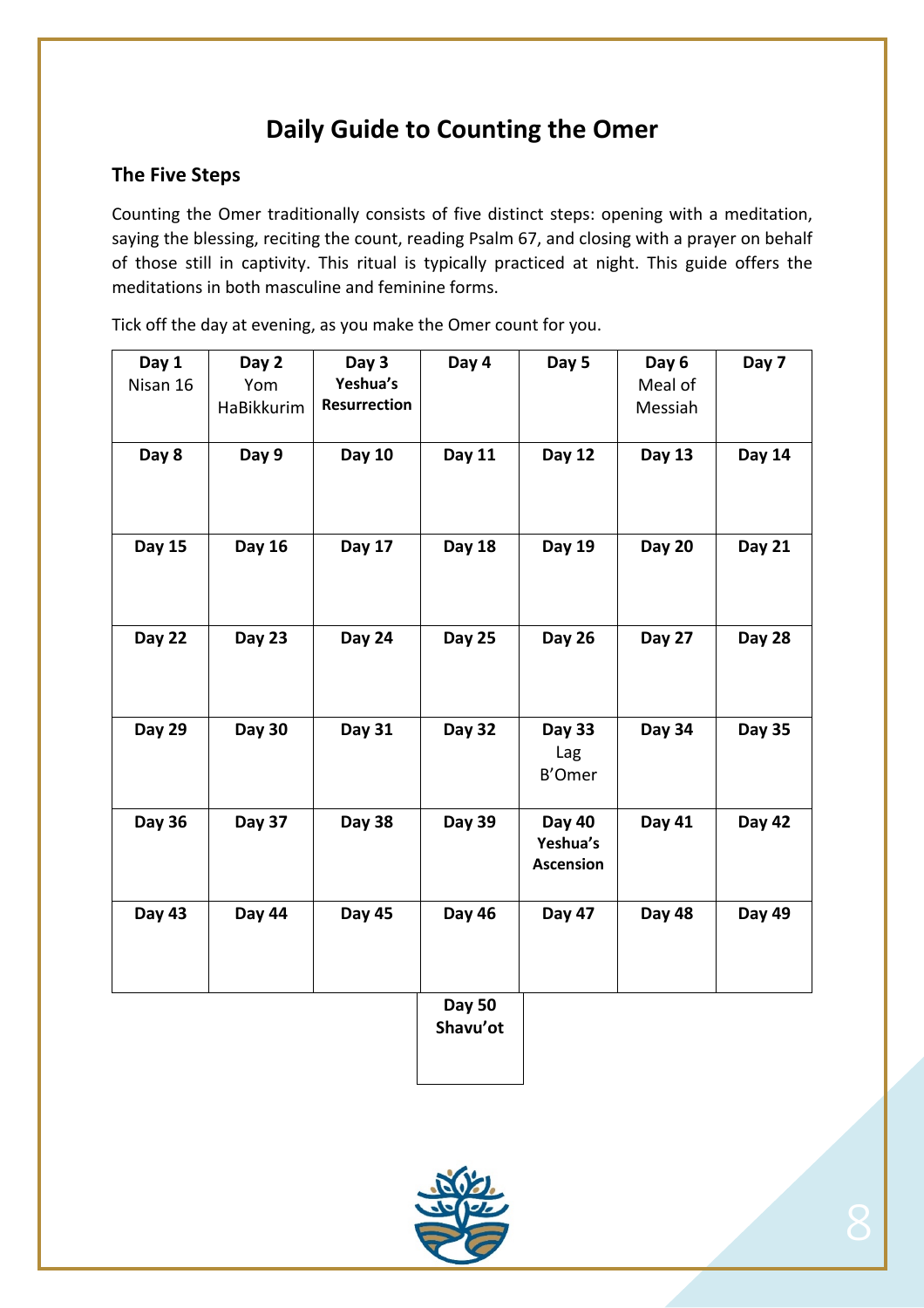#### *1. Meditation before counting*

The following traditional meditation is meant to be said in the first-person-singular form.

#### *Hebrew:*

*Women say:*

### תָנָמֻּזְמוּ הָנָכוּמ יִנְנִה

*Men say:*

# ןַמֻז ְמוּ ןָכוּמ יִנְנִה *:*

*All continue:*

# לִקַיֵּם מִצְוַת עֲשֶׂה שֶׁל סִפְירַת הַעֹמֶר כְּמוֹ שֵׁכָּתּוּב שֶׁבָּתוּב בַּתּוֹרַה וּסְפַרְתֵּם לַבֶם מִמַּחֲרַת הַשַּׁבַּת מִיּוֹם הַבִּיאֲבֶם אֶת ּעֹמֶר הַתְּנוּפָה שֶׁבַע שַׁבָּתוֹת תִּמִימוֹת תִּהְיֵנָה. עַד מִמַּח<u>ֵ</u>רַת הַשַּׁבַּת הַשָּׁבִיעִית תְּסִפְּרוּ חֲמָשִׁים יוֹם

#### *Transliterated:*

#### *Feminine:*

Hineni mukhana umzumenet lekayem mitzvat aseh shel sefirat ha'omer kemo shekatuv batorah:

#### *Masculine:*

Hineni mukhan umzuman lekayem mitzvat aseh shel sefirat ha'omer kemo shekatuv batorah:

#### *All continue:*

u-s'fartem lakhem mi-mokhorat ha-Shabbat mi-yom havi'akhem et-ha'omer hatenufah sheva Shabbatot temimot tiheyenah: Ad mi-mokhorat ha-Shabbat ha-shevi'it tisperu khamishim yom ve-hikravtem minkhah khadashah l'Adonay.

#### *English:*

Here I am, ready and prepared to count the Omer, as it is written in the Torah: "You shall count from the day following the day of rest, from the day you brought the sheaf of the wave-offering, seven full weeks shall be counted; you shall count fifty days to the day following the seventh week."

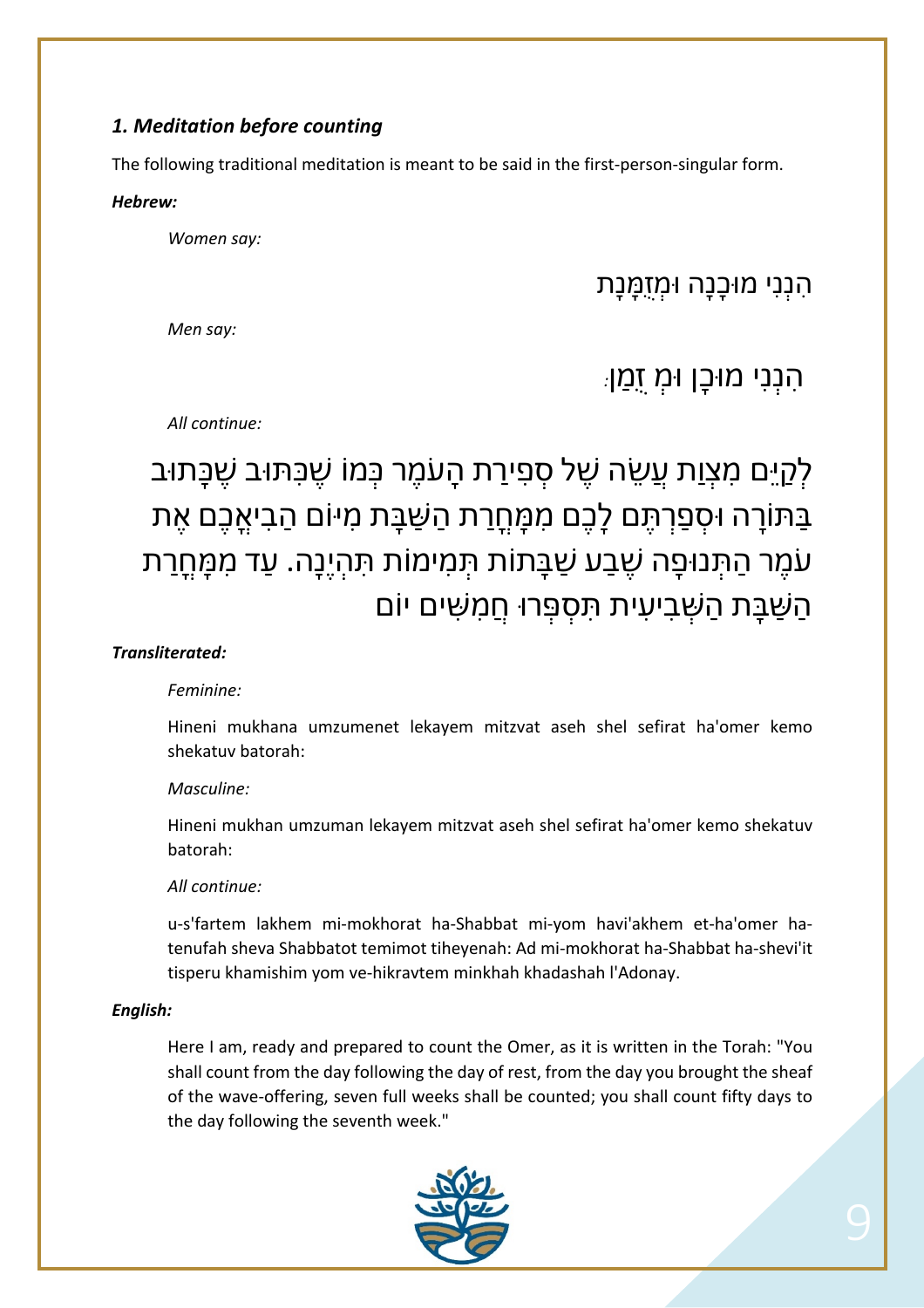#### *2. Say the blessing*

#### *Hebrew:*

*Feminine G-d language:*

# ּבְּרוּכָה אַתְּ יָהּ אֱלֹהֵינוּ רוּחַ הָעוֹלָם אֲשֶׁר קִדְּשָׁנוּ בִּמְצַוְּתָהּ וְצְוַנוּ עַל סָפְיַרַת הַעֹמֶר

*Masculine G-d language:*

# ַבָּרוּךְ אַתָּה אֲדֹנָי אֵלֹהֵינוּ מֵלֵךְ הָעוֹלָם אֲשֶׁר קִדְּשָׁנוּ בִּמְצִוֹתָיו וְצְוַּנוּ עַל סְפְיַרַת הַעֹמֶר

#### *Transliterated:*

*Feminine G-d language:*

B'rukhah at Yah Eloheynu khay ha'olamim asher kideshatnu bemitzvoteha vetzivatnu al sefirat ha'omer.

*Masculine G-d language:*

Barukh atah Adonay Eloheynu mekor khayim asher kideshanu bemitzvotav vetzivanu al sefirat ha'omer.

#### *English:*

Blessed are you, Eternal One our G-d, source of all life, who has made us holy with your mitzvot, and commanded us concerning the counting of the Omer.

#### *3. Recite the count*

Today is the day of the Omer, which is weeks and days of the Omer.

We also add:

Blessed are You, O Lord our G-d, King of the universe, who has sanctified us by Your commandments and commanded us to be a light to Your nations and has given us Yeshua our Messiah, the light of the world.



10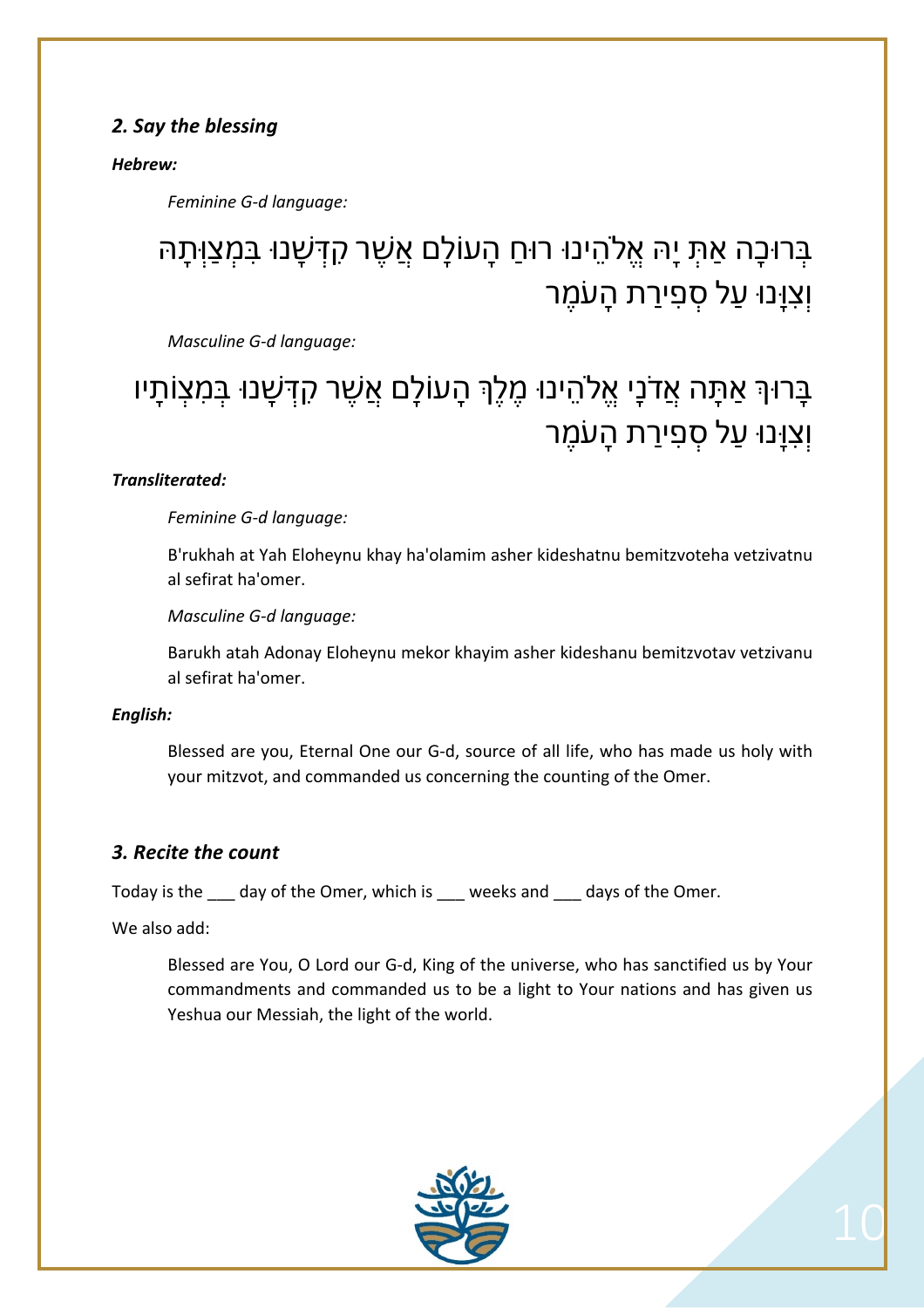#### *4. Read Psalm 67*

Psalm 67, which consists of seven verses and, in the original Hebrew, forty-nine words (like the number of days we are counting), is central to the counting of the Omer, allowing us to see that the earth is already blessed and that people in many different ways, have come to this understanding.

- 1. G-d, bless us with Your grace and care, and make Your face smile on us!
- 2. For then the earth will recognize Your presence, and all the nations will know Your saving power.
- 3. May all nations praise You, O G-d, may all nations praise You!
- 4. Let the nations shout and sing for joy, You grant justice to the peoples, on earth You guide the nations.
- 5. May all nations praise You, O G-d, may all nations praise You!
- 6. The soil has given its harvest; our G-d has blessed us.
- 7. May G-d continue to bless us; and let G-d be embraced to the very ends of the earth.

Over the 49 days you may also wish to read 8 verses a day from Psalm 119, which is about King David's love for Torah.

Read one chapter from the Book of Ruth as it is about non-Jews being grafted into the Commonwealth of Israel during the Counting of the Omer from the barley harvest to the wheat harvest.

Read one chapter a day from Sh'mot (Exodus) chapters  $19 - 33$ , as this is about the great adventure during the Counting of the Omer.

Read one chapter from Ezekiel 1 – 4 and 35 – 39, as this is read on Shavuot.